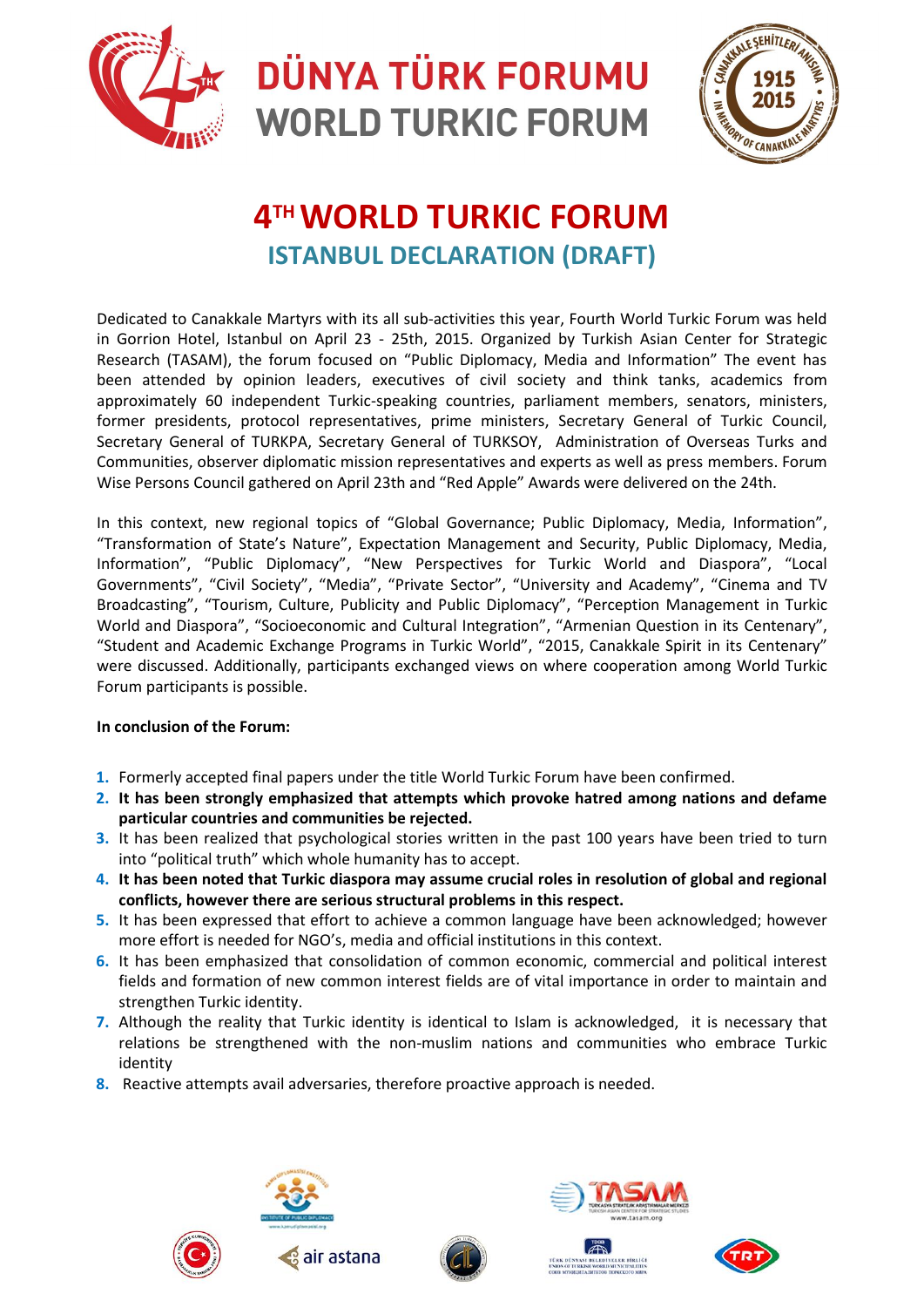

# **DÜNYA TÜRK FORUMU WORLD TURKIC FORUM**



- **9.** Self-propaganda proved to be an ineffective way; however necessary action is self-expression, therefore we need an approach which is established on the distribution of power globally and regionally, inner political situation of certain countries, international allies, rivals and adversaries as well as their material and spiritual states.
- **10.**Particularly in Cyprus question generally in all matters of modern era, media need to be viewed as an important power.
- **11.** The need of integration for Turks living abroad and Turkic diaspora and political participation have been discussed. Participants expressed their views on how Turks can leave minority psychology.
- **12.** Considering the importance of media, a TV station broadcasting in Turkic countries need to be founded by Turkic Council in order to strengthen ties among Turkic people. The TV network should air programs in such topics as art, culture, science and politics. Common language between Turkic communities appears as the main problem in this matter; overcoming this problem could be possible with creation of a "common alphabet"

#### **In this context it has been resolved that:**

- **13.**During activities concerning Turkic world, national interests and global politic exigencies need to be taken into account. The activities should not be sacrificed for polarization and regional and global power struggles as well as ideological arguments.
- **14.**Reactive and defensive attitude regarding 1915 incidents need to be abandoned, instead an original and balanced discourse need to be adopted.
- **15.**A committee comprised of 7-8 experts from a variety of disciplines need to be formed in order to create a strategic vision paper which will illuminate official institutions, NGO's and diaspora endeavors concerning 1915 incidents.
- **16.**From now on, serious definitions and conceptualizations which consider national and international developments with a legal and scientific approach, on 1915 incidents, are of utmost importance; exclusion of individuals and institutions for ideological reasons need to be abandoned.
- **17.**It is obvious that struggles of Turkic world to protect its interests in serious questions such as 1915 incidents only through official channels are insufficient. Therefore the appropriate environment needs to be established so that NGO's and diaspora could work in a conscious manner.
- **18.**In addition to comprehensive books about 1915 incidents, pamphlets which cover documents and information on Armenian claims in our archives need to be prepared; language of these pamphlets should be concise and understandable so that readers and decision makers can learn the claims of Turkish side.
- **19.**Research on massacres against Turks in regions such as Anatolia, Caucasia, Cyprus, Iraq and East Turkestan should be conducted, and an encyclopedia should be compiled. International public opinion should be familiarized about the mentioned incidents.
- **20.**Gallipoli battle, with its all stories and consequents, should be included in curriculum of history lessons in Turkic countries and the battle's importance should be emphasized.
- **21.**A monument called "Turkic World Monument" in memory of all Turkic communities fought and dead martyr in Gallipoli should be built. An excerpt from the poem "Cirpinirdi Karadeniz" by Ahmet Cevad who also took part in Gallipoli battle should appear on the monument.
- **22.**Structural transformation is essential so that Turkic diaspora could gain sufficient efficiency. Therefore, the diaspora should abandon being a sociological extension of communities in origin countries and, as citizens of their host countries, engage in original activities.